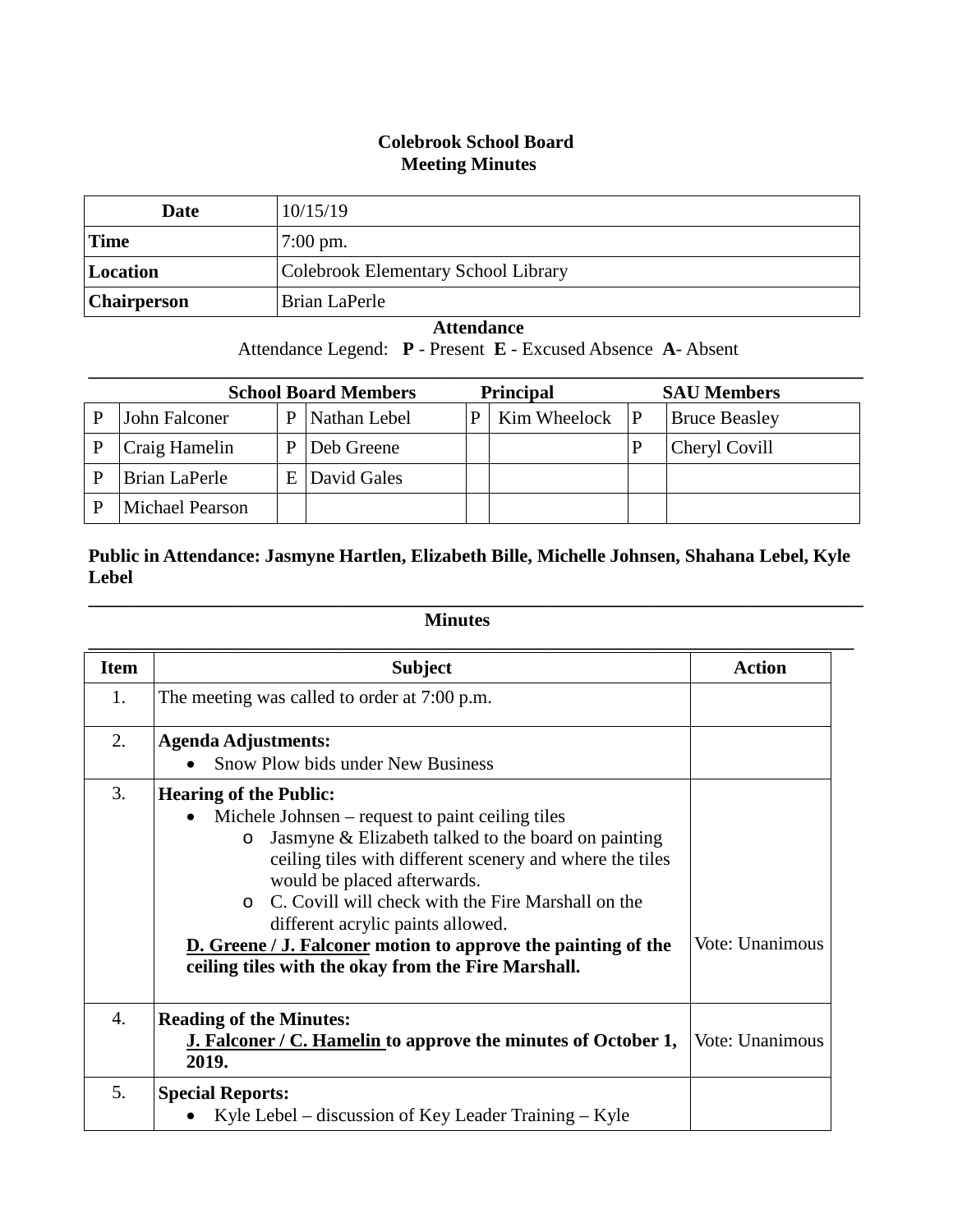|    | showed a presentation on the Key Leader Training and talked                                                                 |  |
|----|-----------------------------------------------------------------------------------------------------------------------------|--|
|    | about how everyone was divided into groups with different                                                                   |  |
|    | names. Fun activities and learned how to become a good<br>leader.                                                           |  |
| 6. |                                                                                                                             |  |
|    | Principal's Report: Kim Wheelock<br>Principal's Activities:                                                                 |  |
|    | Open house percentage of attendance                                                                                         |  |
|    | o $K - 5 = 85%$                                                                                                             |  |
|    | $0 \quad 6 - 8 = 50\%$                                                                                                      |  |
|    | $0 \quad 9 - 12 = 20\%$                                                                                                     |  |
|    | Collaborative mtg.                                                                                                          |  |
|    | IEP mtg.<br>$\bullet$                                                                                                       |  |
|    | Middle school team mtg.                                                                                                     |  |
|    | Staff mtg. / ALICE training updates                                                                                         |  |
|    | Judge Broderick presentation                                                                                                |  |
|    | Polly Bath training                                                                                                         |  |
|    | MTSS mtg.                                                                                                                   |  |
|    | Upcoming:                                                                                                                   |  |
|    | Colebrook School Board mtg. 10/15<br>$\bullet$                                                                              |  |
|    | Special education IEP mtg.                                                                                                  |  |
|    | Collaborative mtg.                                                                                                          |  |
|    | NCES Principal's mtg.<br>٠                                                                                                  |  |
|    | Mtg. with Glen Lucas and Jessica Falconer                                                                                   |  |
|    | <b>Budget</b> information                                                                                                   |  |
|    | <b>Building and Grounds:</b>                                                                                                |  |
|    | Cameras being installed<br>$\bullet$                                                                                        |  |
|    | Phone in weight room<br>$\bullet$                                                                                           |  |
|    | Work was done to playground equipment                                                                                       |  |
|    | K. Wheelock mentioned to the board school has been in process for                                                           |  |
|    | 33 days and 52 teachers to sub a class, didn't know if something could                                                      |  |
|    | be negotiated.                                                                                                              |  |
|    | K. Wheelock will be having lunch with the $6th$ , $7th$ , & $8th$ graders and                                               |  |
|    | talking about Kindness Campaign.                                                                                            |  |
|    | <b>Student Council Report:</b>                                                                                              |  |
|    | None                                                                                                                        |  |
| 7. | <b>Superintendent's Report: Bruce Beasley</b>                                                                               |  |
|    | Judge Broderick will be doing presentations for Colebrook,                                                                  |  |
|    | Pittsburg and Stewartstown students and will be sharing his                                                                 |  |
|    | story about how Mental Health has impacted his family and it                                                                |  |
|    | is okay to ask for help and support. Mr. Broderick spent time<br>with students afterwards.                                  |  |
|    |                                                                                                                             |  |
|    | On 10/18 B. Beasley will be attending the Polly Bath Training<br>in Berlin, NH. This year theme was based on Social Skills. |  |
|    | B. Beasley spoke on K. Wheelock is planning on having a                                                                     |  |
|    | Veterans Day event on 11/9.                                                                                                 |  |
|    | Soccer teams are winding up.                                                                                                |  |
|    |                                                                                                                             |  |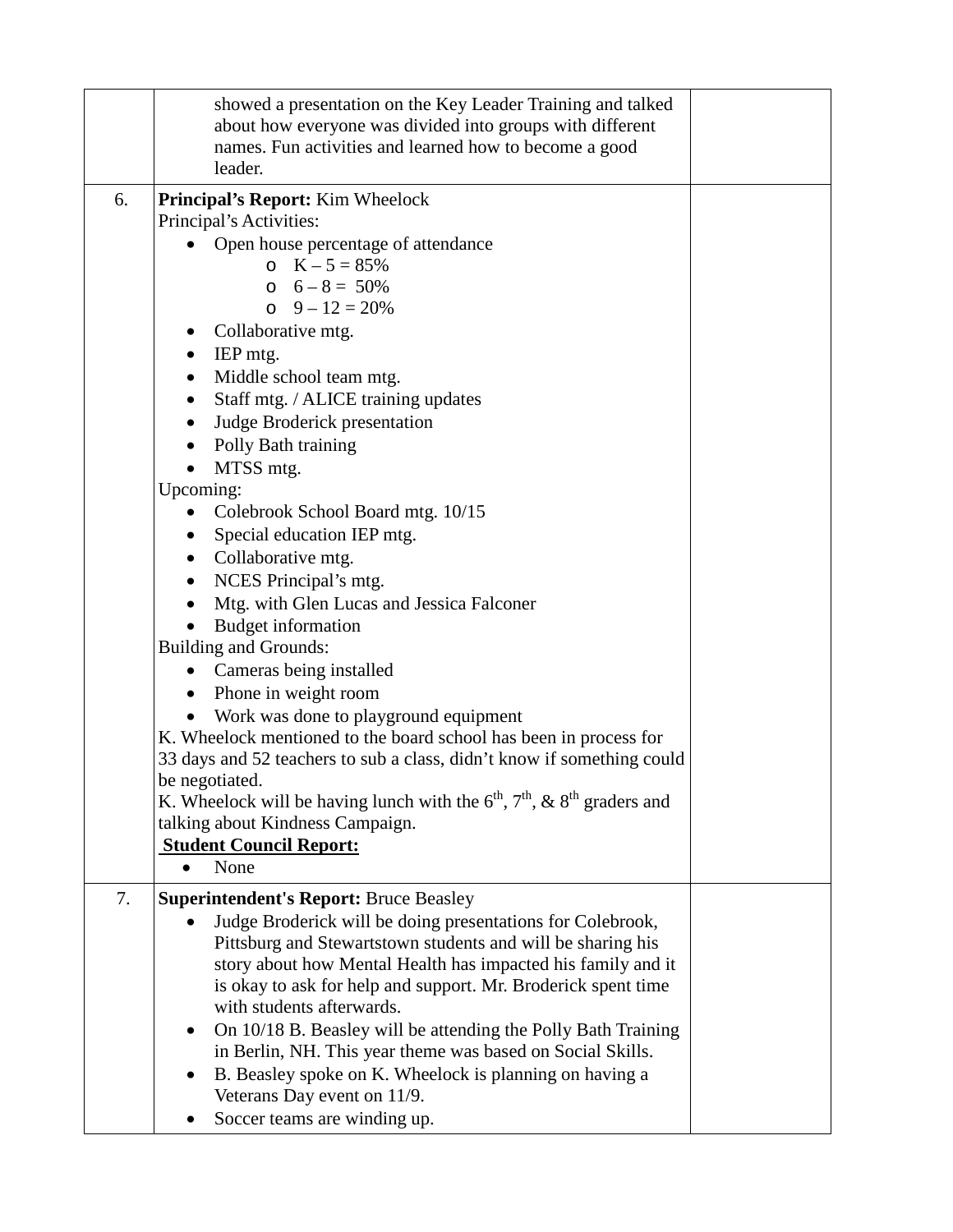| 8.  | Business Administrator's: Cheryl Covill                                    |  |  |  |  |
|-----|----------------------------------------------------------------------------|--|--|--|--|
|     | Colebrook Academy Flag                                                     |  |  |  |  |
|     | Someone has expressed a concern with the flag not<br>$\circ$               |  |  |  |  |
|     | flying at CA.                                                              |  |  |  |  |
|     | Lite discussion and everyone agreed to keep the flag<br>$\circ$            |  |  |  |  |
|     | flying at the CA building.                                                 |  |  |  |  |
|     | <b>Transportation Notification</b>                                         |  |  |  |  |
|     | o C. Covill received a memo from WW Berry expressing                       |  |  |  |  |
|     | their concerns with the shortage of bus drivers.                           |  |  |  |  |
|     | WW Berry is asking each school to forward think in<br>$\circ$              |  |  |  |  |
|     | planning field trips in conjunction with sports which                      |  |  |  |  |
|     | require an extended day.                                                   |  |  |  |  |
|     | C. Covill will meet with the Administrators to discuss<br>$\circ$          |  |  |  |  |
|     | consolidating trips, early plan and discuss the trips                      |  |  |  |  |
|     | outside the school days.                                                   |  |  |  |  |
|     | Ditch Line                                                                 |  |  |  |  |
|     | C. Covill received a phone call from a neighbor<br>$\circ$                 |  |  |  |  |
|     | resident on Colby Street, expressing concern over the                      |  |  |  |  |
|     | ditch line not being maintained.                                           |  |  |  |  |
|     | C. Covill and Carl walked the ditch line.<br>$\circ$                       |  |  |  |  |
|     | C. Covill met with the concerned resident and<br>$\circ$                   |  |  |  |  |
|     | discussed the school perimeter in relations to the full                    |  |  |  |  |
|     | ditch line.                                                                |  |  |  |  |
|     | C. Covill and B. LaPerle will be meeting with the<br>O                     |  |  |  |  |
|     | Colebrook Selectmen on 10/21 to discuss the ditch                          |  |  |  |  |
|     | line.                                                                      |  |  |  |  |
|     | Support Staff Committee will be setting a date to meet.                    |  |  |  |  |
|     | C. Covill spoke on the State Aid portion and how this affects<br>$\bullet$ |  |  |  |  |
|     | the budget.                                                                |  |  |  |  |
|     | <b>Astronomy Club</b>                                                      |  |  |  |  |
|     | o Richard Bond is the Astronomy Club Advisor and has                       |  |  |  |  |
|     | expressed an interest in taking his students to the                        |  |  |  |  |
|     | McAuliffe Center in Concord on a Sunday. Funds are                         |  |  |  |  |
|     | left over from the North Country Tillotson Foundation                      |  |  |  |  |
|     | that can be applied to the trip.<br><b>Health Insurance Rates</b>          |  |  |  |  |
|     | Based on our current plan or projected maximum                             |  |  |  |  |
|     | O<br>increase for FY 20-21 will be 15.2%.                                  |  |  |  |  |
| 9.  | NH School Board Association Business: John Falconer                        |  |  |  |  |
|     | None<br>$\bullet$                                                          |  |  |  |  |
| 10. | Co-Curricular Committee Report: Brian LaPerle                              |  |  |  |  |
|     | None<br>$\bullet$                                                          |  |  |  |  |
| 11. | <b>Building Committee: Craig Hamelin</b>                                   |  |  |  |  |
|     | Reported AHEAD has back out of the CA project.<br>$\bullet$                |  |  |  |  |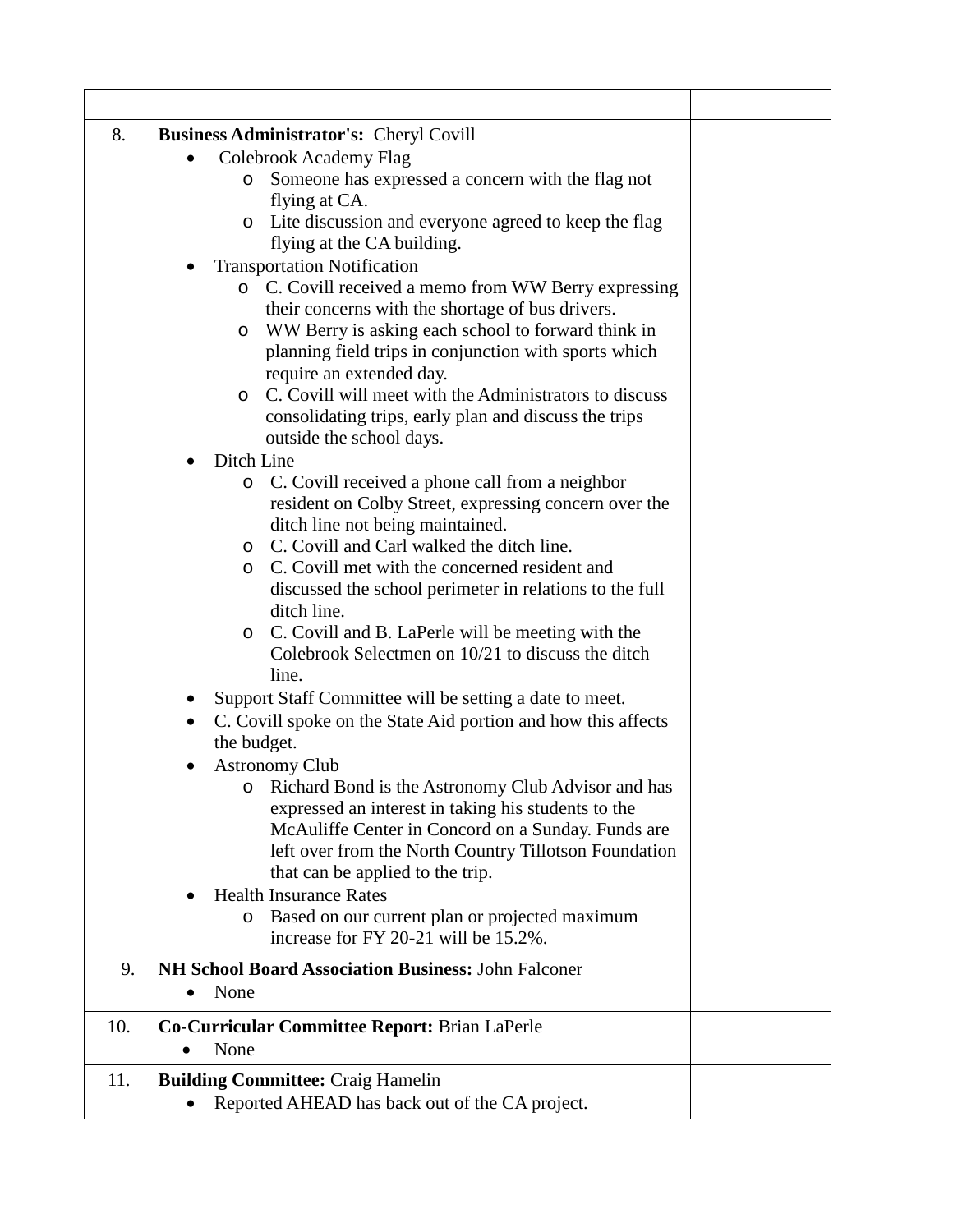| 12. | <b>Policy Committee Report: Deb Greene</b>                                                                           |                 |
|-----|----------------------------------------------------------------------------------------------------------------------|-----------------|
|     | Meeting on $10/21 \& 6:00 \text{ p.m.}$                                                                              |                 |
|     | Social Media policies to be attached in packet for next<br>meeting.                                                  |                 |
| 13. | <b>Support Staff Committee Report: Michael Pearson</b>                                                               |                 |
|     | Will set a date at the end of mtg. on 10/15.                                                                         |                 |
| 14. | <b>Negotiations Committee Report: John Falconer</b>                                                                  |                 |
|     | Mtgs set for $10/17$ – Ground rules & $10/23$ – Exchange                                                             |                 |
|     | language.                                                                                                            |                 |
| 15. | <b>Curriculum Committee Report: David Gales</b>                                                                      |                 |
|     | None                                                                                                                 |                 |
| 16. | <b>Technology Committee Report: David Gales</b>                                                                      |                 |
|     | None                                                                                                                 |                 |
| 17. | <b>Regional Committee Report: Brian LaPerle</b>                                                                      |                 |
|     | Working on several tasks, getting the group pointed in the                                                           |                 |
|     | right direction. Identify the question they want for financial<br>review and what it would look like in other towns. |                 |
|     | Interstate Compact – waiting is in Commissioner hands.                                                               |                 |
| 18. | <b>Unfinished Business:</b>                                                                                          |                 |
|     | Drainage Ditch – already discussed                                                                                   |                 |
| 19. | <b>New Business:</b>                                                                                                 |                 |
|     | $CA$ Building – next steps                                                                                           |                 |
|     | Having the community involved<br>$\circ$                                                                             |                 |
|     | Having options to explore possibilities<br>O                                                                         |                 |
|     | Maybe moving the SAU 7 office into CA and putting<br>O                                                               |                 |
|     | SAU building up for sale.                                                                                            |                 |
|     | Need to come up with a few choices.<br>O                                                                             |                 |
|     | Review of Area Agreement<br>Meet with AREA Committee on $10/1 \& 6:00$ p.m. to                                       |                 |
|     | finalize the agreement.                                                                                              |                 |
|     | Only change is doing the extension ever 5 years<br>O                                                                 |                 |
|     | Agreement will be in next meeting packet.<br>$\circ$                                                                 |                 |
|     | 20-21 Budget Discussion                                                                                              |                 |
|     | Sidewalks - C. Covill will get different quotes on<br>$\circ$                                                        |                 |
|     | Granite curbing and cement curbing.                                                                                  |                 |
|     | School bus – this is a must, around $$41,000$ in fund<br>$\circ$<br>will cost around 56 to 58 thousand.              |                 |
|     | C. Covill will have a budget analysis at the next mtg.<br>O                                                          |                 |
|     | C. Hamelin / D. Greene motion to accept the nomination of                                                            | Vote: Unanimous |
|     | Arthur McGrath for the English teacher position. This is just                                                        |                 |
|     | for 1 year and will be posted after the 1 year is up.                                                                |                 |
|     | Snow plow bid - Craig Boire only bid received                                                                        | Vote: Unanimous |
|     | J. Falconer / C. Hamelin motion to accept Craig Boire bid for                                                        |                 |
|     | snowplowing at the rate of \$60.00 a hour.                                                                           |                 |